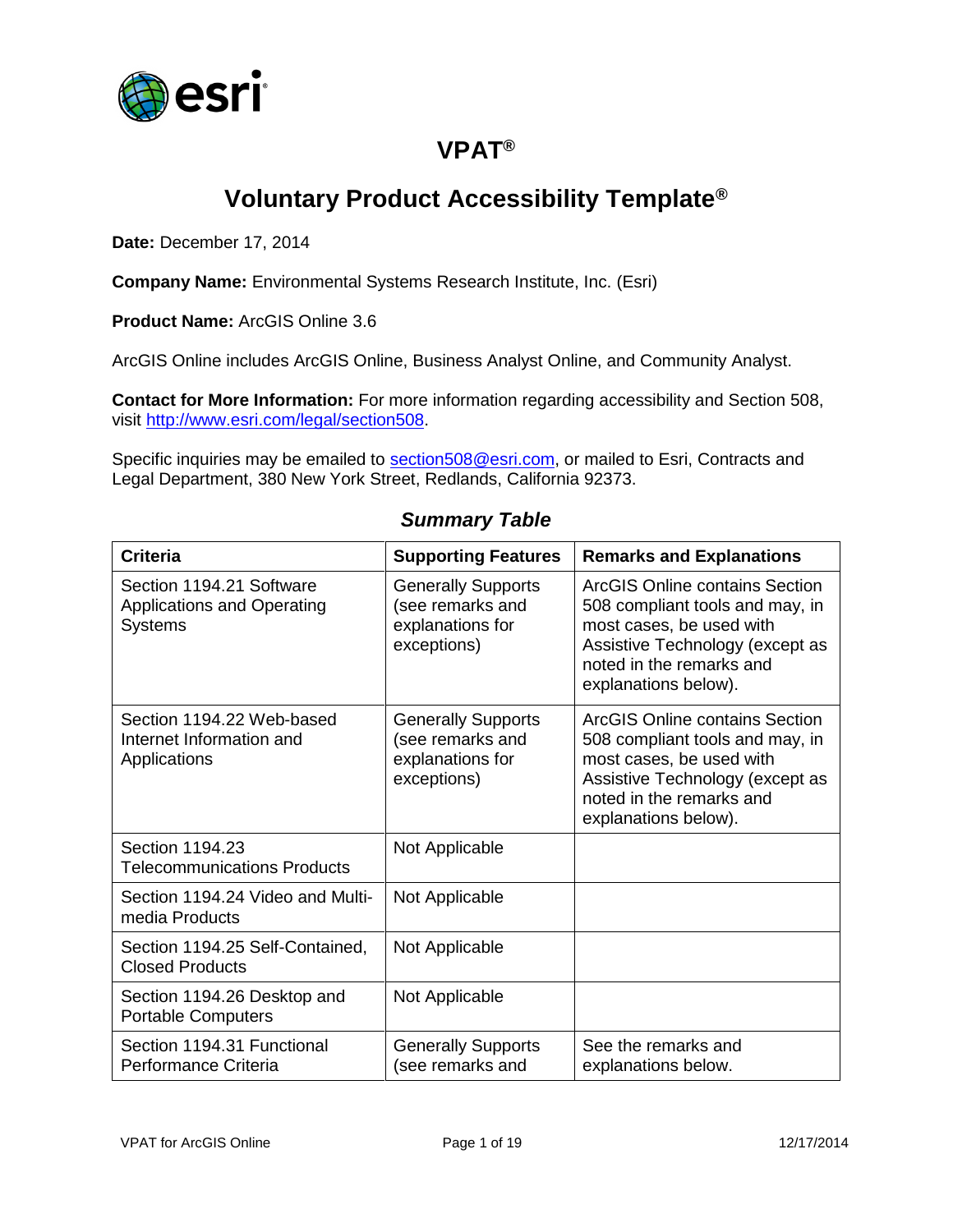|                                                           | explanations for<br>exceptions) |                                            |
|-----------------------------------------------------------|---------------------------------|--------------------------------------------|
| Section 1194.41 Information,<br>Documentation and Support | <b>Supports</b>                 | See the remarks and<br>explanations below. |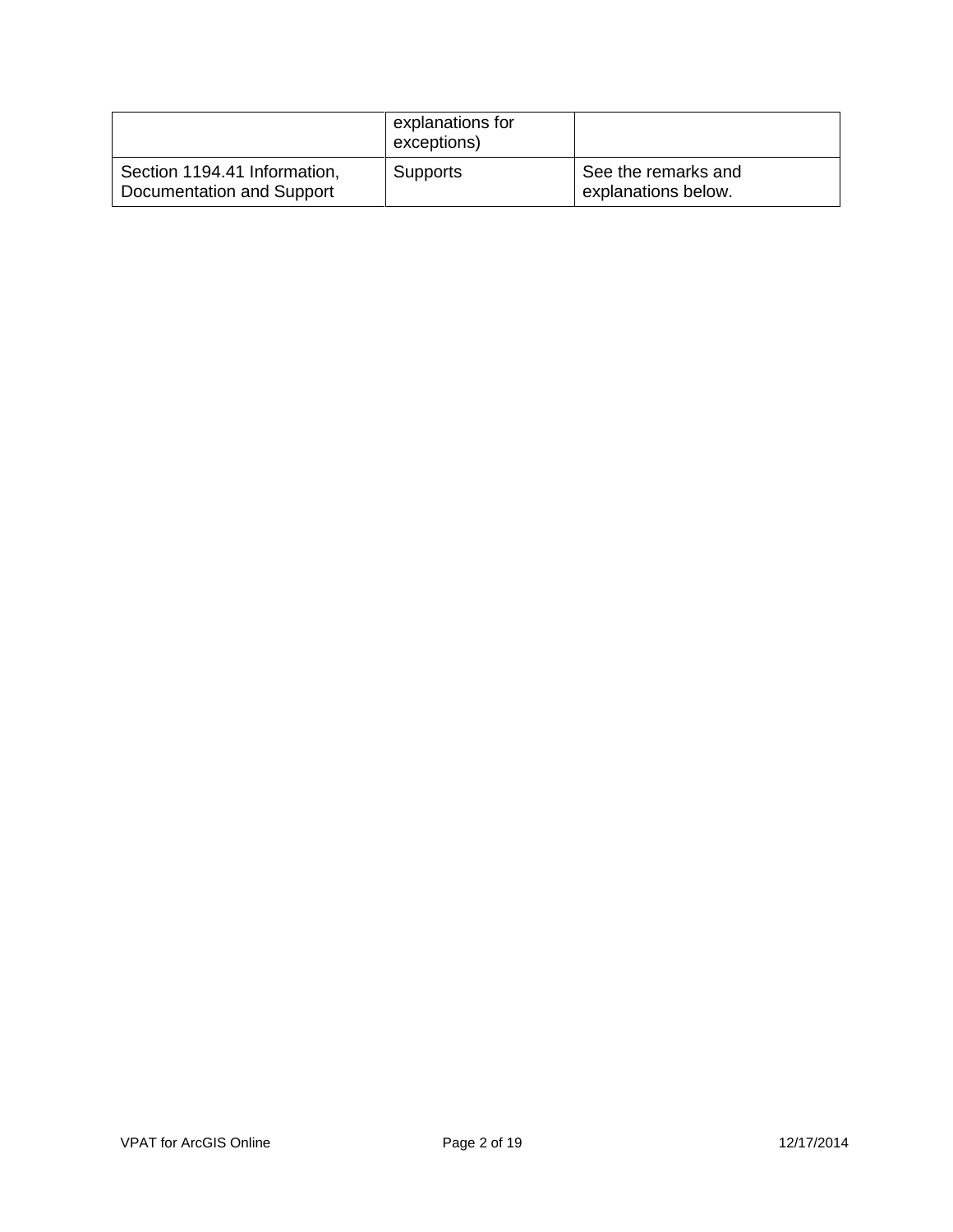| <b>Criteria</b>                                                                                                                                                                                                                                                                                                                                                                                                                                                                                                                                                                                         | <b>Supporting Features</b> | <b>Remarks and Explanations</b>                                                                                                                                                |
|---------------------------------------------------------------------------------------------------------------------------------------------------------------------------------------------------------------------------------------------------------------------------------------------------------------------------------------------------------------------------------------------------------------------------------------------------------------------------------------------------------------------------------------------------------------------------------------------------------|----------------------------|--------------------------------------------------------------------------------------------------------------------------------------------------------------------------------|
| (a) When software is designed to<br>run on a system that has a<br>keyboard, product functions shall<br>be executable from a keyboard<br>where the function itself or the<br>result of performing a function<br>can be discerned textually.                                                                                                                                                                                                                                                                                                                                                              | Supports                   | ArcGIS Online uses web<br>browsers to host the dialogs and<br>interfaces, any keyboard or<br>device interaction is governed<br>by the support of the browser<br>and web pages. |
| (b) Applications shall not disrupt<br>or disable activated features of<br>other products that are identified<br>as accessibility features, where<br>those features are developed and<br>documented according to<br>industry standards. Applications<br>also shall not disrupt or disable<br>activated features of any<br>operating system that are<br>identified as accessibility features<br>where the application<br>programming interface for those<br>accessibility features has been<br>documented by the manufacturer<br>of the operating system and is<br>available to the product<br>developer. | Supports                   |                                                                                                                                                                                |
| (c) A well-defined on-screen<br>indication of the current focus<br>shall be provided that moves<br>among interactive interface<br>elements as the input focus<br>changes. The focus shall be<br>programmatically exposed so<br>that Assistive Technology can<br>track focus and focus changes.                                                                                                                                                                                                                                                                                                          | Supports                   | ArcGIS Online uses web<br>browsers to host the dialogs and<br>interfaces, any keyboard or<br>device interaction is governed<br>by the support of the browser<br>and web pages. |
| (d) Sufficient information about a<br>user interface element including<br>the identity, operation and state<br>of the element shall be available<br>to Assistive Technology. When<br>an image represents a program<br>element, the information<br>conveyed by the image must also<br>be available in text.                                                                                                                                                                                                                                                                                              | <b>Supports</b>            |                                                                                                                                                                                |
| (e) When bitmap images are<br>used to identify controls, status                                                                                                                                                                                                                                                                                                                                                                                                                                                                                                                                         | <b>Supports</b>            | ArcGIS Online uses web<br>browsers to host the dialogs and                                                                                                                     |

*Section 1194.21 Software Applications and Operating Systems – Detail*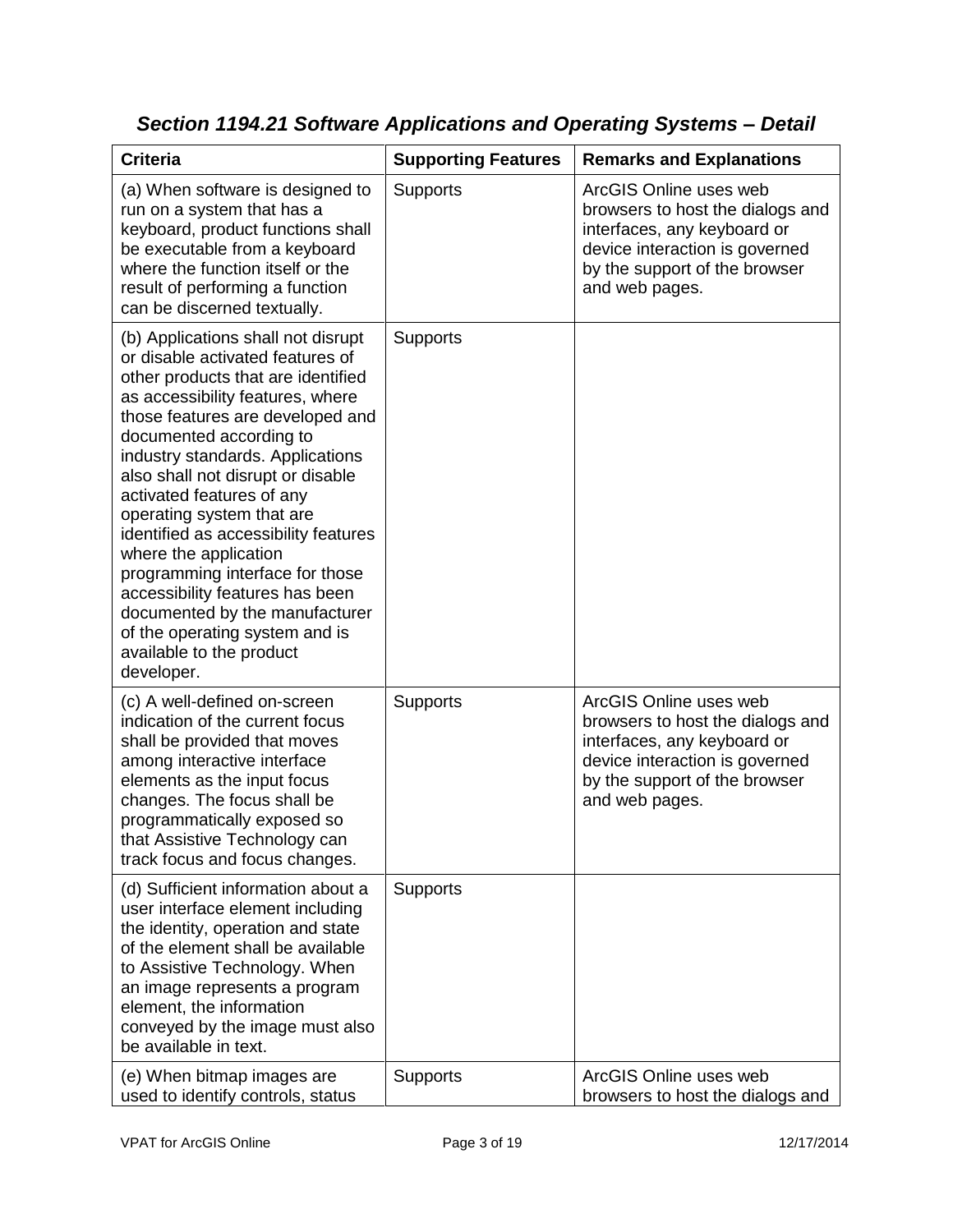| indicators, or other programmatic<br>elements, the meaning assigned<br>to those images shall be<br>consistent throughout an<br>application's performance.                                                                                                           |                                                                      | interfaces, any keyboard or<br>device interaction is governed<br>by the support of the browser<br>and web pages.                                                               |
|---------------------------------------------------------------------------------------------------------------------------------------------------------------------------------------------------------------------------------------------------------------------|----------------------------------------------------------------------|--------------------------------------------------------------------------------------------------------------------------------------------------------------------------------|
| (f) Textual information shall be<br>provided through operating<br>system functions for displaying<br>text. The minimum information<br>that shall be made available is<br>text content, text input caret<br>location, and text attributes.                           | <b>Supports</b>                                                      | ArcGIS Online uses web<br>browsers to host the dialogs and<br>interfaces, any keyboard or<br>device interaction is governed<br>by the support of the browser<br>and web pages. |
| (g) Applications shall not override<br>user selected contrast and color<br>selections and other individual<br>display attributes.                                                                                                                                   | Supports                                                             |                                                                                                                                                                                |
| (h) When animation is displayed,<br>the information shall be<br>displayable in at least one non-<br>animated presentation mode at<br>the option of the user.                                                                                                        | <b>Supports</b>                                                      |                                                                                                                                                                                |
| (i) Color coding shall not be used<br>as the only means of conveying<br>information, indicating an action,<br>prompting a response, or<br>distinguishing a visual element.                                                                                          | <b>Supports</b>                                                      |                                                                                                                                                                                |
| (j) When a product permits a user<br>to adjust color and contrast<br>settings, a variety of color<br>selections capable of producing a<br>range of contrast levels shall be<br>provided.                                                                            | <b>Supports</b>                                                      |                                                                                                                                                                                |
| (k) Software shall not use<br>flashing or blinking text, objects,<br>or other elements having a flash<br>or blink frequency greater than 2<br>Hz and lower than 55 Hz.                                                                                              | Supports                                                             |                                                                                                                                                                                |
| (I) When electronic forms are<br>used, the form shall allow people<br>using Assistive Technology to<br>access the information, field<br>elements, and functionality<br>required for completion and<br>submission of the form, including<br>all directions and cues. | Supports when<br>combined with<br>compatible Assistive<br>Technology |                                                                                                                                                                                |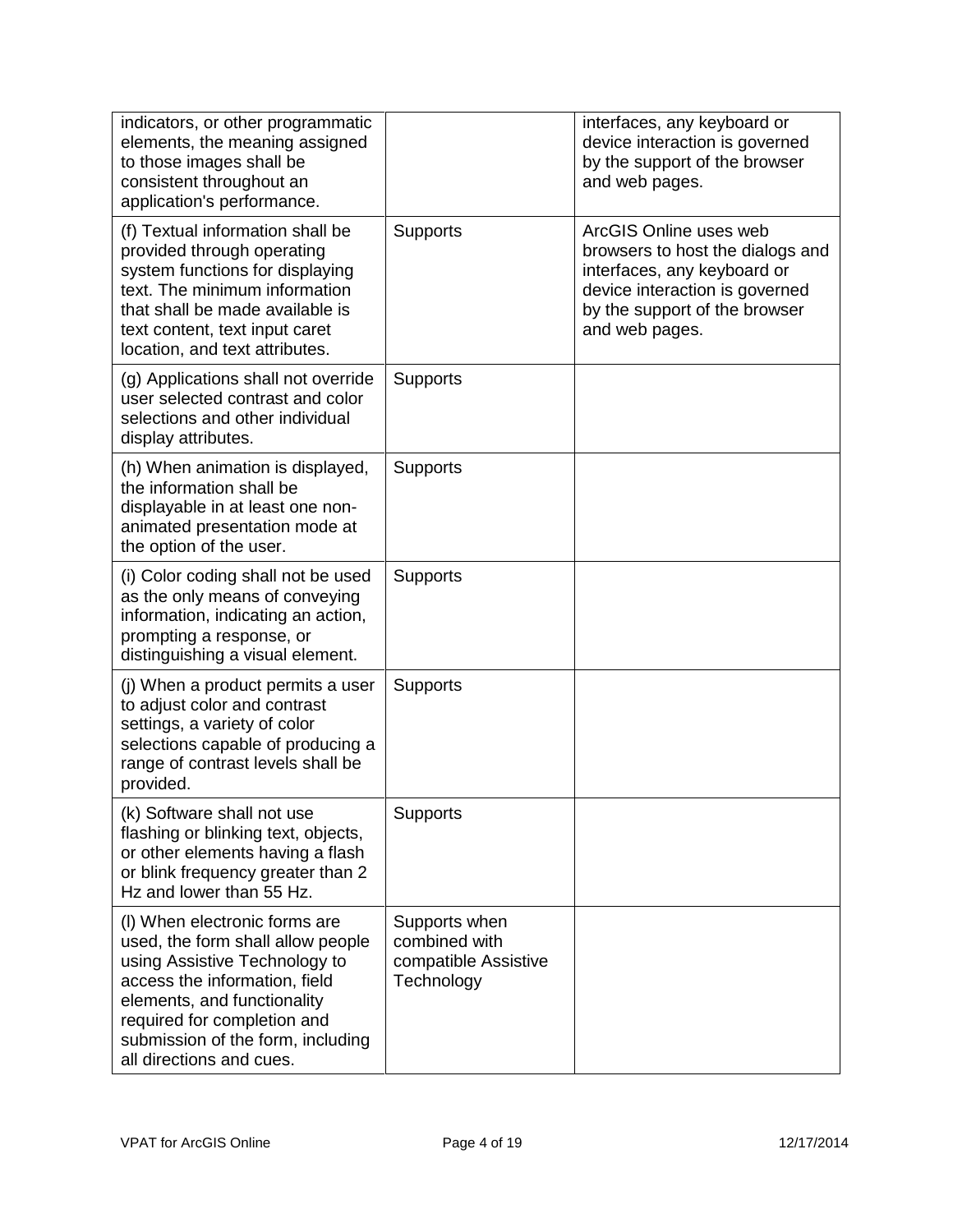| <b>Criteria</b>                                                                                                                                              | <b>Supporting Features</b>         | <b>Remarks and Explanations</b>                                                                                                                                                                                                                                                                                                                                                                                                                                                                                                       |
|--------------------------------------------------------------------------------------------------------------------------------------------------------------|------------------------------------|---------------------------------------------------------------------------------------------------------------------------------------------------------------------------------------------------------------------------------------------------------------------------------------------------------------------------------------------------------------------------------------------------------------------------------------------------------------------------------------------------------------------------------------|
| (a) A text equivalent for every<br>non-text element shall be<br>provided (e.g., via "alt",<br>"longdesc", or in element<br>content).                         | Supports with<br><b>Exceptions</b> | Most controls provide 'alt' text<br>but some do not given the<br>inherent nature of GIS software,<br>mapping software, and/or<br>general limits on the framework<br>or technology.<br>Note: ArcGIS Online contains<br>geographic information system<br>(GIS) technology that captures,<br>manages, and analyzes data<br>through digital maps. Some GIS<br>functions (such as drawing lines<br>on a digital map) cannot be<br>represented with text equivalent<br>and, therefore, no text<br>equivalent exists for these<br>functions. |
| (b) Equivalent alternatives for any<br>multimedia presentation shall be<br>synchronized with the<br>presentation.                                            | Not Applicable                     |                                                                                                                                                                                                                                                                                                                                                                                                                                                                                                                                       |
| (c) Web pages shall be designed<br>so that all information conveyed<br>with color is also available<br>without color, for example from<br>context or markup. | Not Applicable                     |                                                                                                                                                                                                                                                                                                                                                                                                                                                                                                                                       |
| (d) Documents shall be<br>organized so they are readable<br>without requiring an associated<br>style sheet.                                                  | Not Applicable                     |                                                                                                                                                                                                                                                                                                                                                                                                                                                                                                                                       |
| (e) Redundant text links shall be<br>provided for each active region of<br>a server-side image map.                                                          | Supports with<br>Exceptions        | Most controls support redundant<br>text links but some do not given<br>the inherent nature of GIS<br>software, mapping software,<br>and/or general limits on the<br>framework or technology.                                                                                                                                                                                                                                                                                                                                          |
|                                                                                                                                                              |                                    | Note: ArcGIS Online contains<br>geographic information system<br>(GIS) technology that captures,<br>manages, and analyzes data<br>through digital maps. Some<br>aspects of a digital map or of                                                                                                                                                                                                                                                                                                                                        |

*Section 1194.22 Web-based Internet Information and Applications – Detail*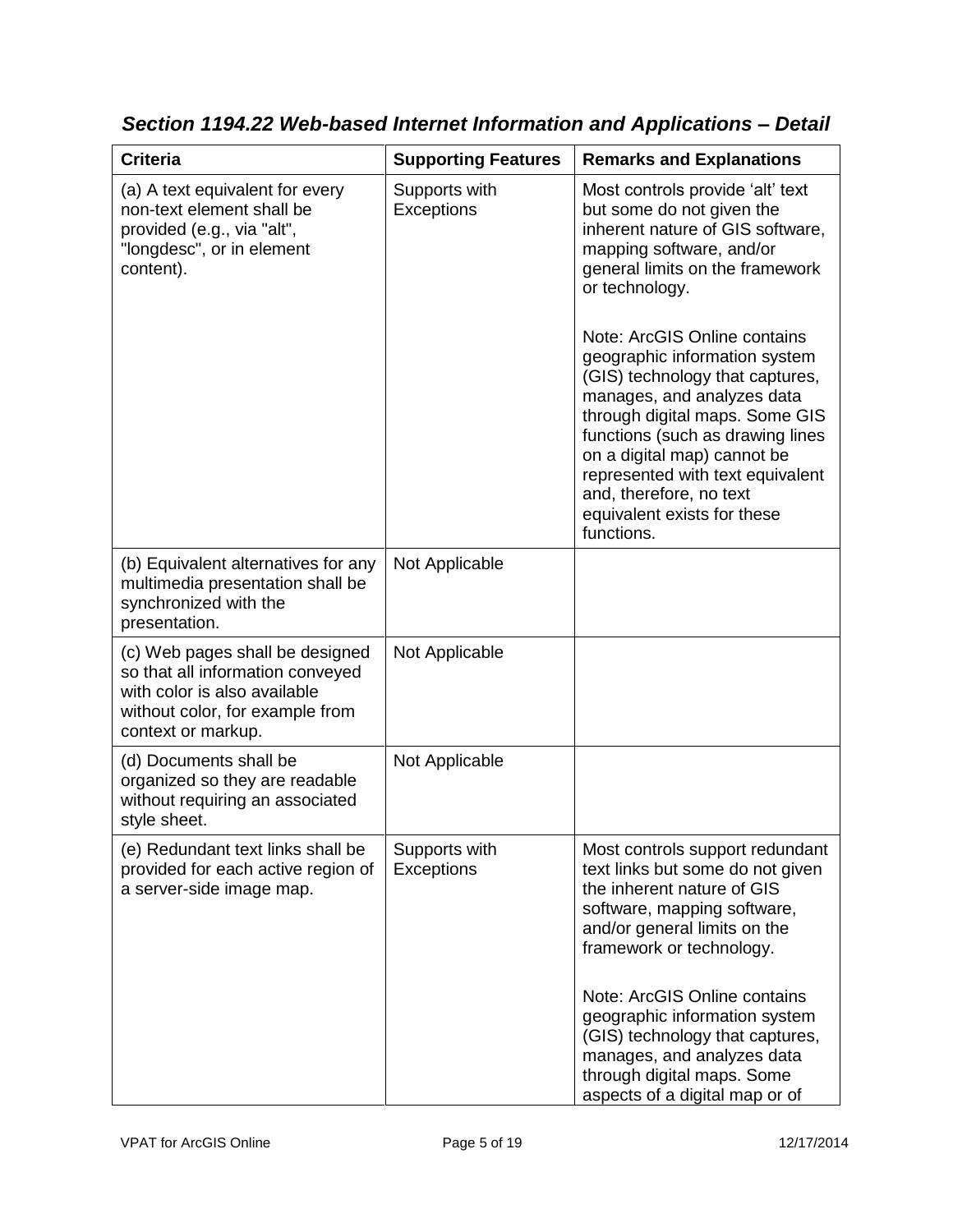|                                                                                                                                                                                                                                                                                                                             |                 | GIS software are inherently<br>visual/graphical and cannot be<br>adequately represented in text.                                                                                                                                                                                       |
|-----------------------------------------------------------------------------------------------------------------------------------------------------------------------------------------------------------------------------------------------------------------------------------------------------------------------------|-----------------|----------------------------------------------------------------------------------------------------------------------------------------------------------------------------------------------------------------------------------------------------------------------------------------|
| (f) Client-side image maps shall<br>be provided instead of server-<br>side image maps except where<br>the regions cannot be defined<br>with an available geometric<br>shape.                                                                                                                                                | <b>Supports</b> |                                                                                                                                                                                                                                                                                        |
| (g) Row and column headers<br>shall be identified for data tables.                                                                                                                                                                                                                                                          | Supports        |                                                                                                                                                                                                                                                                                        |
| (h) Markup shall be used to<br>associate data cells and header<br>cells for data tables that have two<br>or more logical levels of row or<br>column headers.                                                                                                                                                                | <b>Supports</b> |                                                                                                                                                                                                                                                                                        |
| (i) Frames shall be titled with text<br>that facilitates frame identification<br>and navigation.                                                                                                                                                                                                                            | Not Applicable  |                                                                                                                                                                                                                                                                                        |
| (j) Pages shall be designed to<br>avoid causing the screen to<br>flicker with a frequency greater<br>than 2 Hz and lower than 55 Hz.                                                                                                                                                                                        | <b>Supports</b> |                                                                                                                                                                                                                                                                                        |
| (k) A text-only page, with<br>equivalent information or<br>functionality, shall be provided to<br>make a web site comply with the<br>provisions of this part, when<br>compliance cannot be<br>accomplished in any other way.<br>The content of the text-only page<br>shall be updated whenever the<br>primary page changes. | Not Applicable  | ArcGIS Online is geographic<br>information system (GIS)<br>technology that captures,<br>manages, and analyzes data<br>through digital maps. Some<br>aspects of a digital map or of<br>GIS software are inherently<br>visual/graphical and cannot be<br>adequately represented in text. |
| (I) When pages utilize scripting<br>languages to display content, or<br>to create interface elements, the<br>information provided by the script<br>shall be identified with functional<br>text that can be read by Assistive<br>Technology.                                                                                 | <b>Supports</b> |                                                                                                                                                                                                                                                                                        |
| (m) When a web page requires<br>that an applet, plug-in or other<br>application be present on the<br>client system to interpret page<br>content, the page must provide a<br>link to a plug-in or applet that                                                                                                                | Not Applicable  |                                                                                                                                                                                                                                                                                        |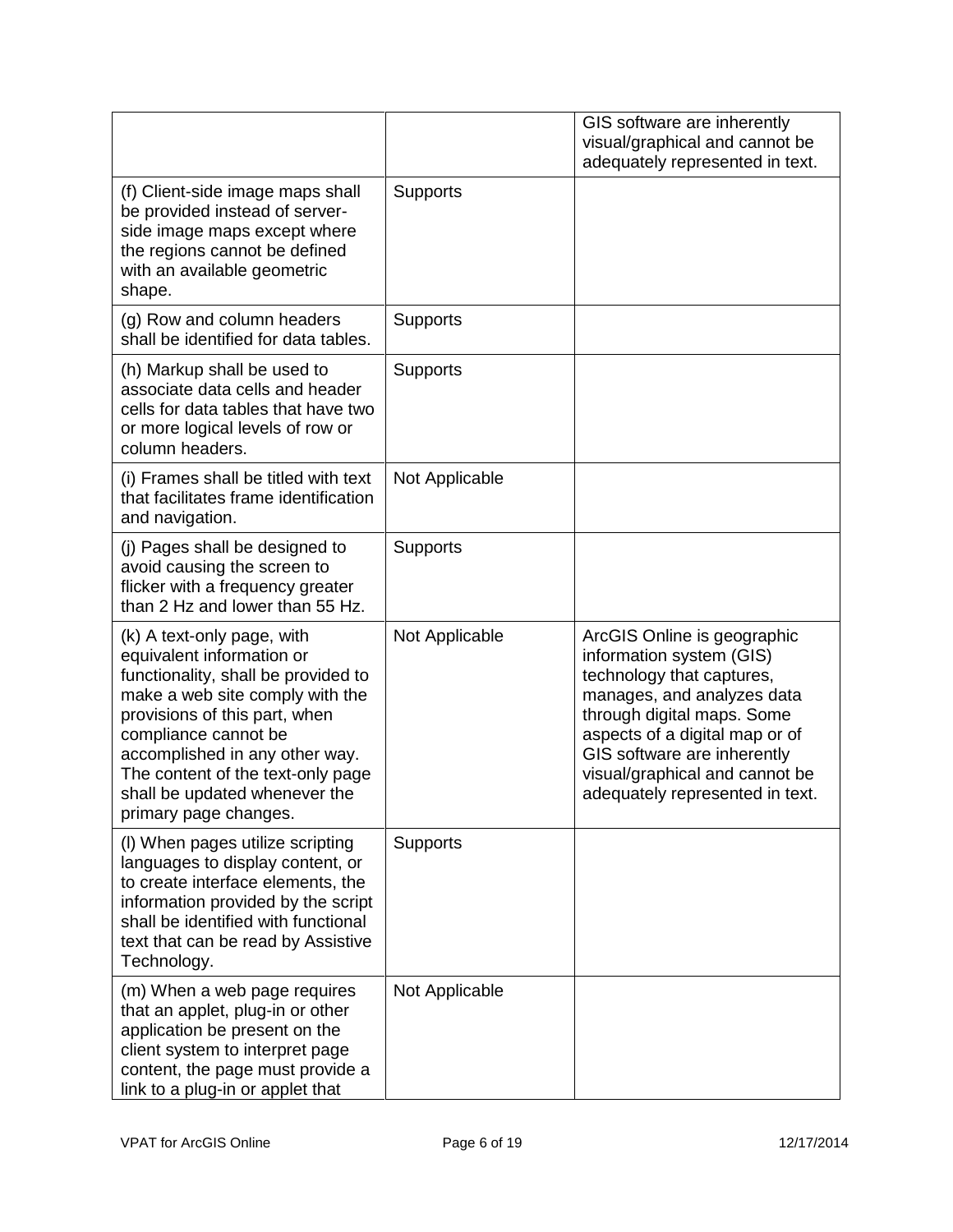| complies with $§1194.21(a)$<br>through (I).                                                                                                                                                                                                                                                         |                |  |
|-----------------------------------------------------------------------------------------------------------------------------------------------------------------------------------------------------------------------------------------------------------------------------------------------------|----------------|--|
| (n) When electronic forms are<br>designed to be completed on-<br>line, the form shall allow people<br>using Assistive Technology to<br>access the information, field<br>elements, and functionality<br>required for completion and<br>submission of the form, including<br>all directions and cues. | Not Applicable |  |
| (o) A method shall be provided<br>that permits users to skip<br>repetitive navigation links.                                                                                                                                                                                                        | Not Applicable |  |
| (p) When a timed response is<br>required, the user shall be alerted<br>and given sufficient time to<br>indicate more time is required.                                                                                                                                                              | Not Applicable |  |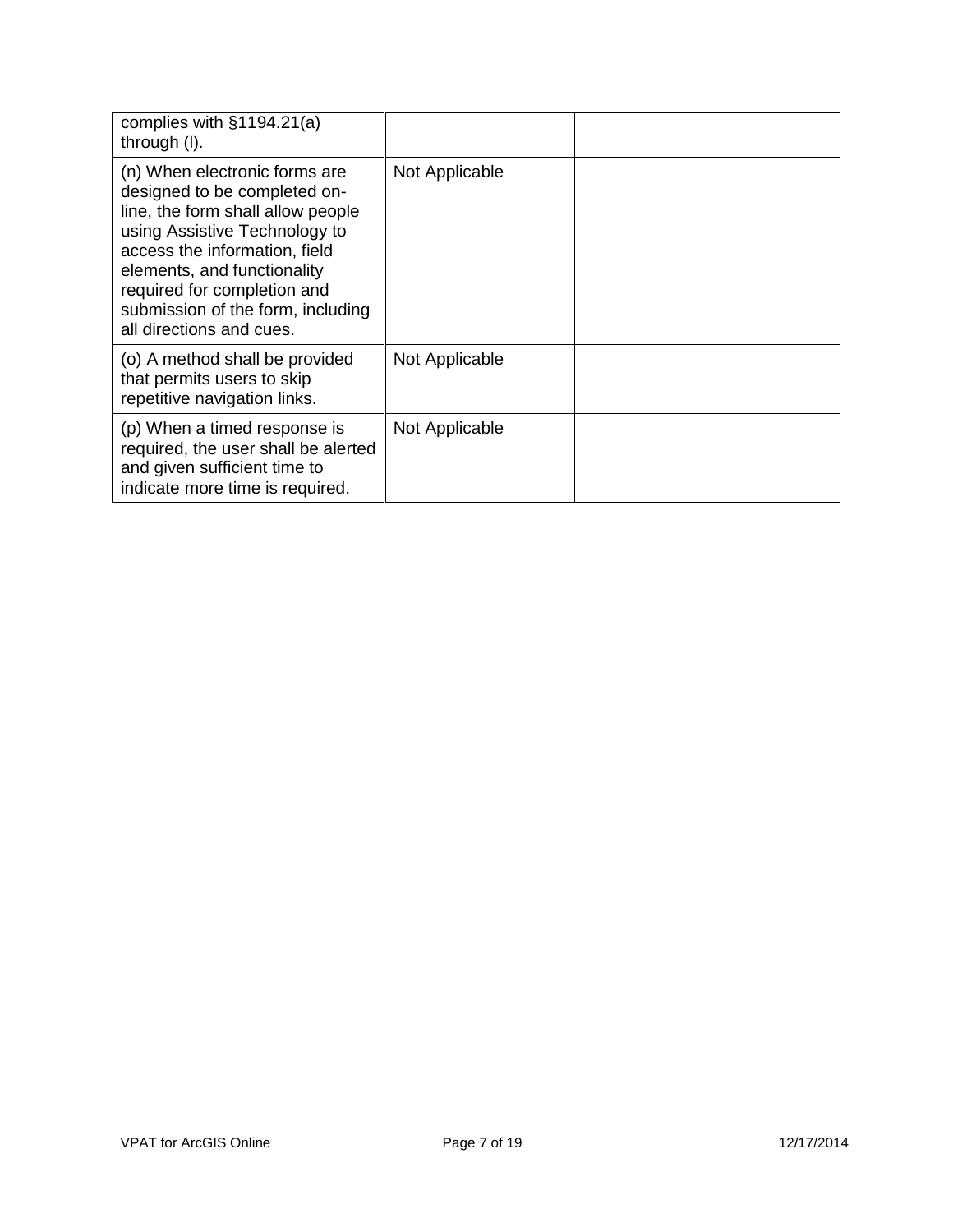| <b>Criteria</b>                                                                                                                                                                                                                                                                                                                                                       | <b>Supporting Features</b> | <b>Remarks and Explanations</b> |
|-----------------------------------------------------------------------------------------------------------------------------------------------------------------------------------------------------------------------------------------------------------------------------------------------------------------------------------------------------------------------|----------------------------|---------------------------------|
| (a) Telecommunications products<br>or systems which provide a<br>function allowing voice<br>communication and which do not<br>themselves provide a TTY<br>functionality shall provide a<br>standard non-acoustic<br>connection point for TTYs.<br>Microphones shall be capable of<br>being turned on and off to allow<br>the user to intermix speech with<br>TTY use. | Not Applicable             |                                 |
| (b) Telecommunications products<br>which include voice<br>communication functionality shall<br>support all commonly used cross-<br>manufacturer non-proprietary<br>standard TTY signal protocols.                                                                                                                                                                     | Not Applicable             |                                 |
| (c) Voice mail, auto-attendant,<br>and interactive voice response<br>telecommunications systems<br>shall be usable by TTY users<br>with their TTYs.                                                                                                                                                                                                                   | Not Applicable             |                                 |
| (d) Voice mail, messaging, auto-<br>attendant, and interactive voice<br>response telecommunications<br>systems that require a response<br>from a user within a time interval,<br>shall give an alert when the time<br>interval is about to run out, and<br>shall provide sufficient time for<br>the user to indicate more time is<br>required.                        | Not Applicable             |                                 |
| (e) Where provided, caller<br>identification and similar<br>telecommunications functions<br>shall also be available for users<br>of TTYs, and for users who<br>cannot see displays.                                                                                                                                                                                   | Not Applicable             |                                 |
| (f) For transmitted voice signals,<br>telecommunications products<br>shall provide a gain adjustable up<br>to a minimum of 20 dB. For<br>incremental volume control, at                                                                                                                                                                                               | Not Applicable             |                                 |

### *Section 1194.23 Telecommunications Products – Detail*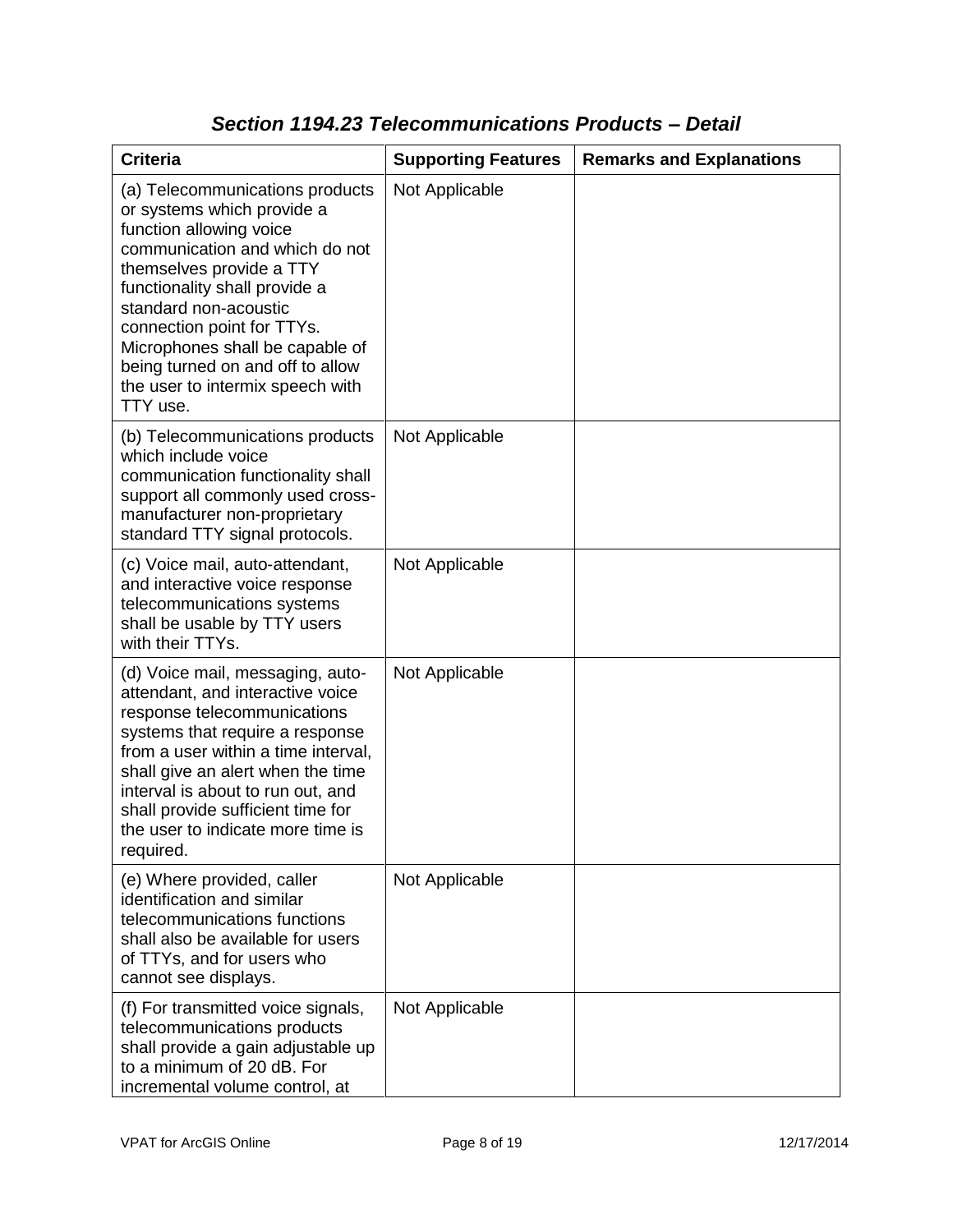| least one intermediate step of 12<br>dB of gain shall be provided.                                                                                                                                                                                                                                                                                                                                                                                                                                                   |                |  |
|----------------------------------------------------------------------------------------------------------------------------------------------------------------------------------------------------------------------------------------------------------------------------------------------------------------------------------------------------------------------------------------------------------------------------------------------------------------------------------------------------------------------|----------------|--|
| (g) If the telecommunications<br>product allows a user to adjust<br>the receive volume, a function<br>shall be provided to automatically<br>reset the volume to the default<br>level after every use.                                                                                                                                                                                                                                                                                                                | Not Applicable |  |
| (h) Where a telecommunications<br>product delivers output by an<br>audio transducer which is<br>normally held up to the ear, a<br>means for effective magnetic<br>wireless coupling to hearing<br>technologies shall be provided.                                                                                                                                                                                                                                                                                    | Not Applicable |  |
| (i) Interference to hearing<br>technologies (including hearing<br>aids, cochlear implants, and<br>assistive listening devices) shall<br>be reduced to the lowest possible<br>level that allows a user of hearing<br>technologies to utilize the<br>telecommunications product.                                                                                                                                                                                                                                       | Not Applicable |  |
| (i) Products that transmit or<br>conduct information or<br>communication, shall pass<br>through cross-manufacturer, non-<br>proprietary, industry-standard<br>codes, translation protocols,<br>formats or other information<br>necessary to provide the<br>information or communication in<br>a usable format. Technologies<br>which use encoding, signal<br>compression, format<br>transformation, or similar<br>techniques shall not remove<br>information needed for access or<br>shall restore it upon delivery. | Not Applicable |  |
| (k)(1) Products which have<br>mechanically operated controls<br>or keys shall comply with the<br>following: Controls and Keys<br>shall be tactilely discernible<br>without activating the controls or<br>keys.                                                                                                                                                                                                                                                                                                       | Not Applicable |  |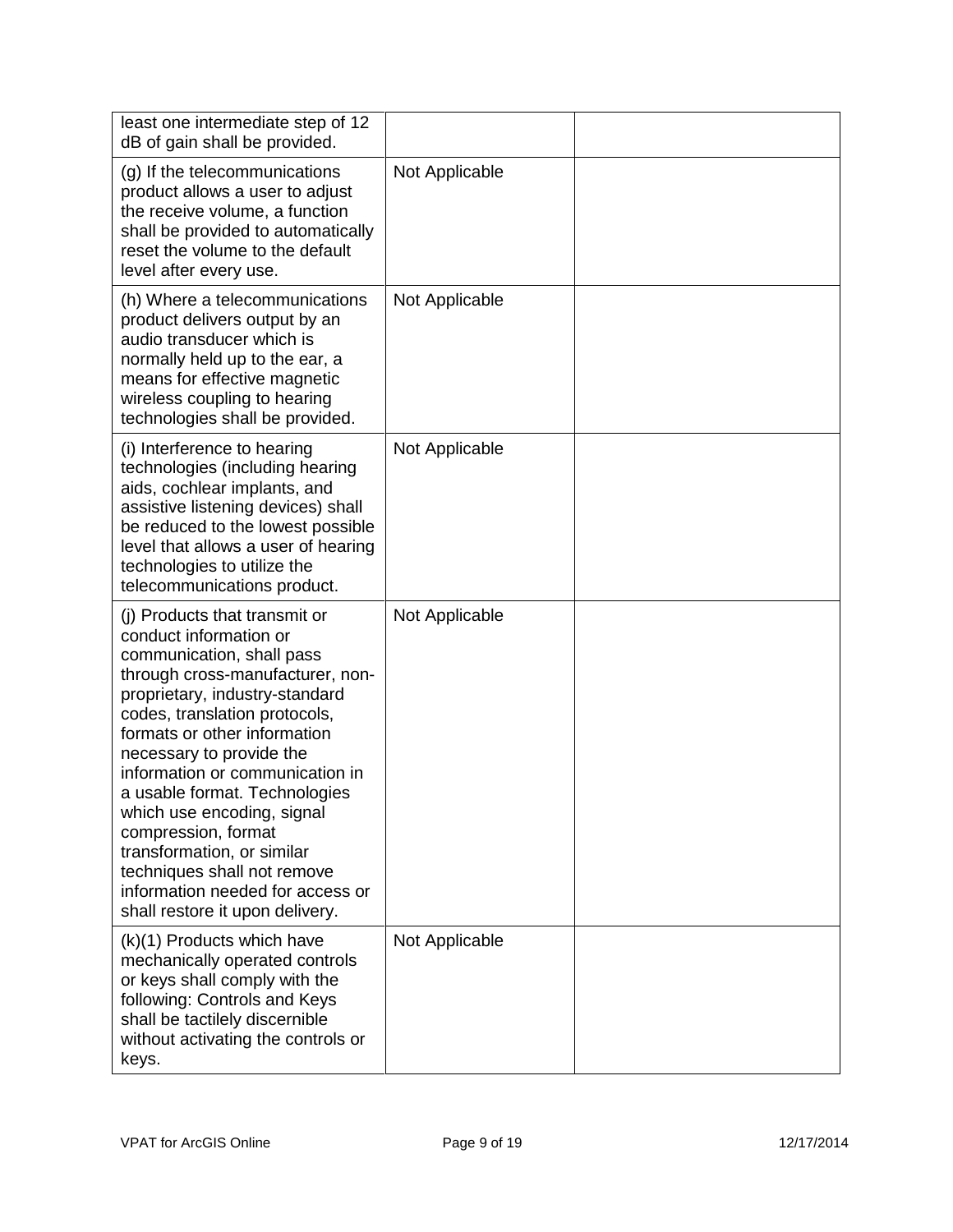| $(k)(2)$ Products which have<br>mechanically operated controls<br>or keys shall comply with the<br>following: Controls and Keys<br>shall be operable with one hand<br>and shall not require tight<br>grasping, pinching, twisting of the<br>wrist. The force required to<br>activate controls and keys shall<br>be 5 lbs. (22.2N) maximum. |                |  |
|--------------------------------------------------------------------------------------------------------------------------------------------------------------------------------------------------------------------------------------------------------------------------------------------------------------------------------------------|----------------|--|
| (k)(3) Products which have<br>mechanically operated controls<br>or keys shall comply with the<br>following: If key repeat is<br>supported, the delay before<br>repeat shall be adjustable to at<br>least 2 seconds. Key repeat rate<br>shall be adjustable to 2 seconds<br>per character.                                                  | Not Applicable |  |
| $(k)(4)$ Products which have<br>mechanically operated controls<br>or keys shall comply with the<br>following: The status of all locking<br>or toggle controls or keys shall be<br>visually discernible, and<br>discernible either through touch<br>or sound.                                                                               | Not Applicable |  |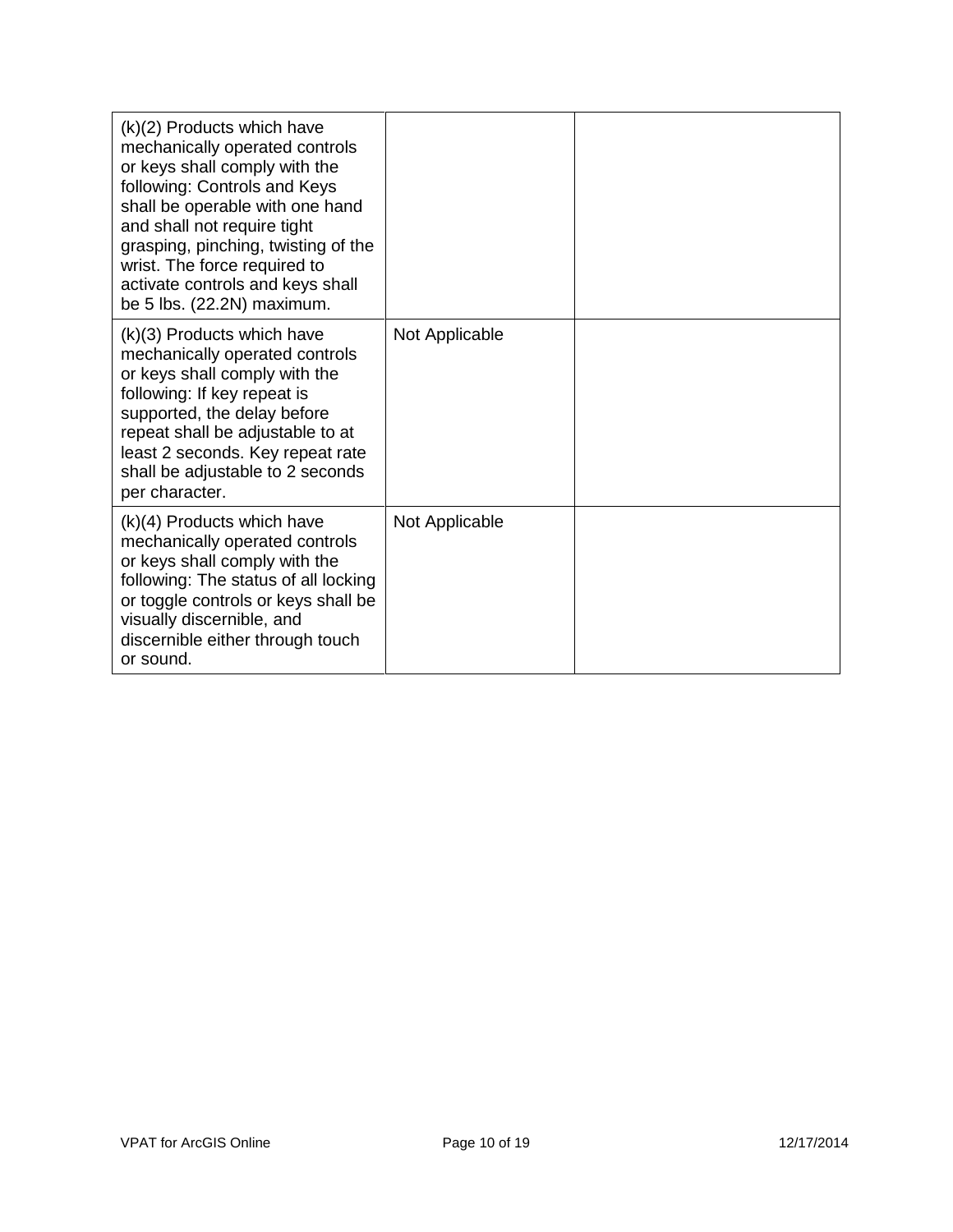| <b>Criteria</b>                                                                                                                                                                                                                                                                                                                                                                                                                                                                                                                                                                                                                                                                                                                                                                                                                                                                                                                                                           | <b>Supporting Features</b> | <b>Remarks and Explanations</b> |
|---------------------------------------------------------------------------------------------------------------------------------------------------------------------------------------------------------------------------------------------------------------------------------------------------------------------------------------------------------------------------------------------------------------------------------------------------------------------------------------------------------------------------------------------------------------------------------------------------------------------------------------------------------------------------------------------------------------------------------------------------------------------------------------------------------------------------------------------------------------------------------------------------------------------------------------------------------------------------|----------------------------|---------------------------------|
| a) All analog television displays<br>13 inches and larger, and<br>computer equipment that<br>includes analog television<br>receiver or display circuitry, shall<br>be equipped with caption<br>decoder circuitry which<br>appropriately receives, decodes,<br>and displays closed captions<br>from broadcast, cable, videotape,<br>and DVD signals. As soon as<br>practicable, but not later than<br>July 1, 2002, widescreen digital<br>television (DTV) displays<br>measuring at least 7.8 inches<br>vertically, DTV sets with<br>conventional displays measuring<br>at least 13 inches vertically, and<br>stand-alone DTV tuners, whether<br>or not they are marketed with<br>display screens, and computer<br>equipment that includes DTV<br>receiver or display circuitry, shall<br>be equipped with caption<br>decoder circuitry which<br>appropriately receives, decodes,<br>and displays closed captions<br>from broadcast, cable, videotape,<br>and DVD signals. | Not Applicable             |                                 |
| (b) Television tuners, including<br>tuner cards for use in computers,<br>shall be equipped with secondary<br>audio program playback circuitry.                                                                                                                                                                                                                                                                                                                                                                                                                                                                                                                                                                                                                                                                                                                                                                                                                            | Not Applicable             |                                 |
| (c) All training and informational<br>video and multimedia productions<br>which support the agency's<br>mission, regardless of format,<br>that contain speech or other<br>audio information necessary for<br>the comprehension of the<br>content, shall be open or closed<br>captioned.                                                                                                                                                                                                                                                                                                                                                                                                                                                                                                                                                                                                                                                                                   | Not Applicable             |                                 |
| (d) All training and informational<br>video and multimedia productions<br>which support the agency's<br>mission, regardless of format,                                                                                                                                                                                                                                                                                                                                                                                                                                                                                                                                                                                                                                                                                                                                                                                                                                    | Not Applicable             |                                 |

### *Section 1194.24 Video and Multi-media Products – Detail*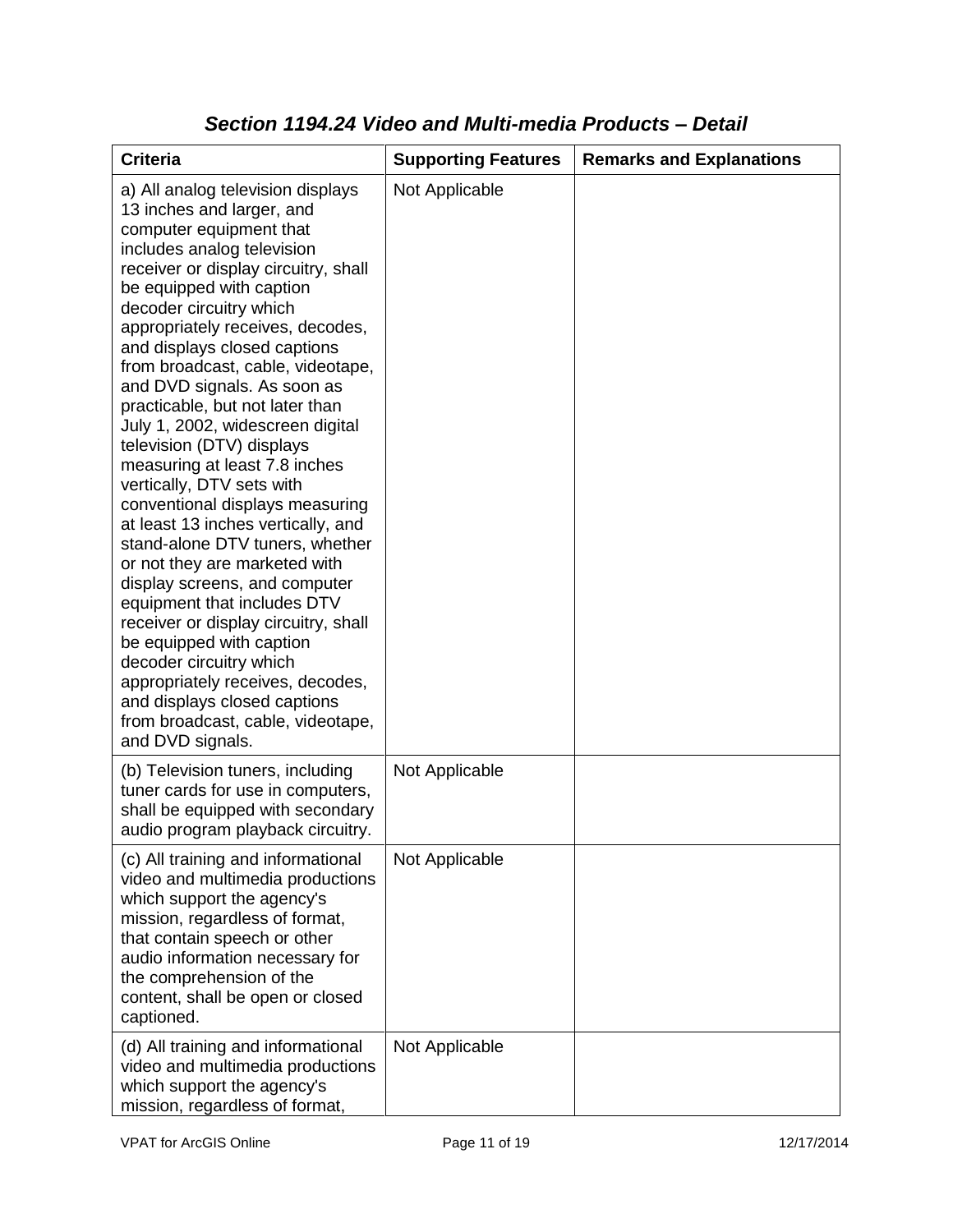| that contain visual information<br>necessary for the comprehension<br>of the content, shall be audio<br>described.                    |                |  |
|---------------------------------------------------------------------------------------------------------------------------------------|----------------|--|
| (e) Display or presentation of<br>alternate text presentation or<br>audio descriptions shall be user-<br>selectable unless permanent. | Not Applicable |  |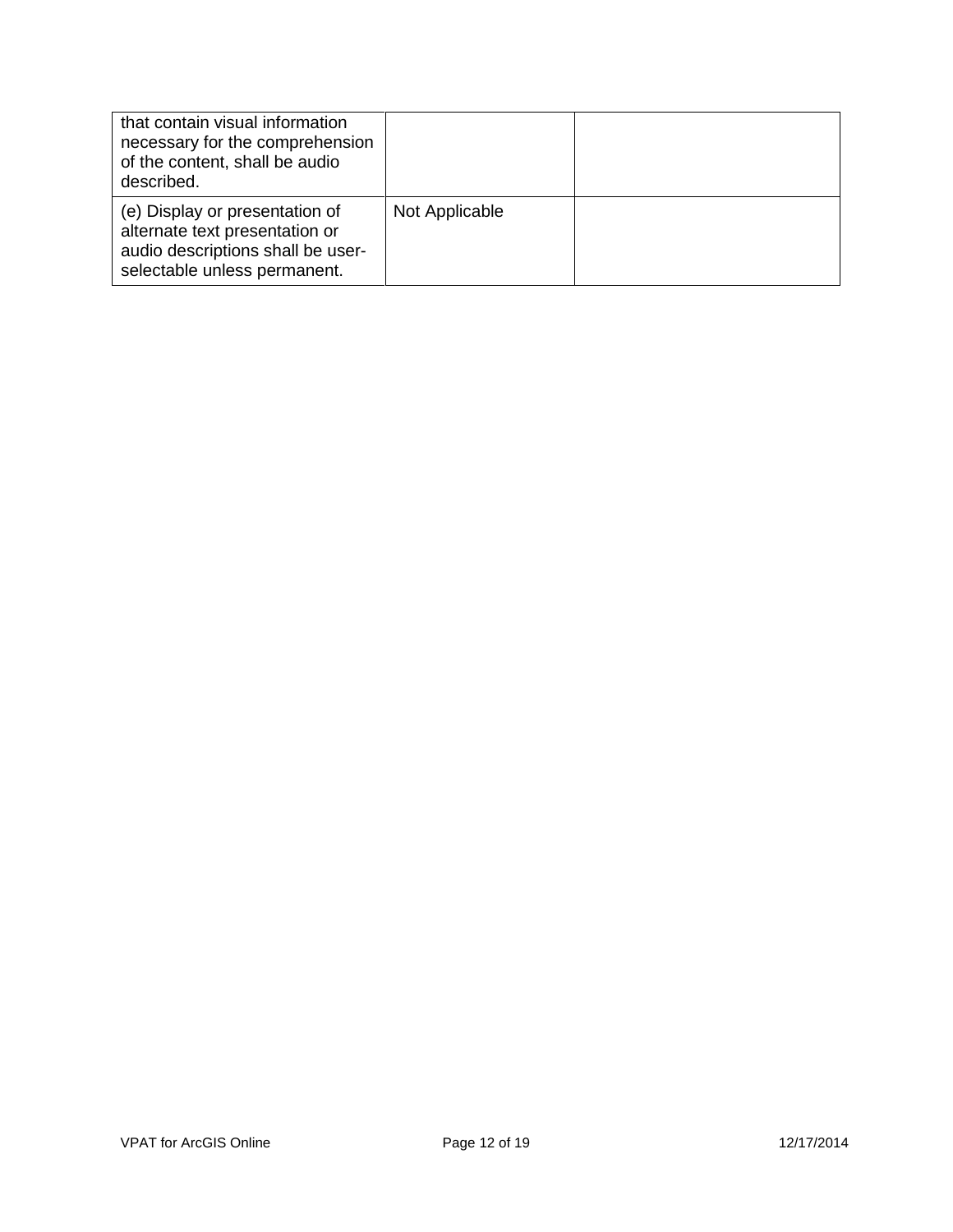# *Section 1194.25 Self-Contained, Closed Products – Detail*

| <b>Criteria</b>                                                                                                                                                                                                                                                                                                                                                                   | <b>Supporting Features</b> | <b>Remarks and Explanations</b> |
|-----------------------------------------------------------------------------------------------------------------------------------------------------------------------------------------------------------------------------------------------------------------------------------------------------------------------------------------------------------------------------------|----------------------------|---------------------------------|
| (a) Self contained products shall<br>be usable by people with<br>disabilities without requiring an<br>end-user to attach Assistive<br>Technology to the product.<br>Personal headsets for private<br>listening are not Assistive<br>Technology.                                                                                                                                   | Not Applicable             |                                 |
| (b) When a timed response is<br>required, the user shall be alerted<br>and given sufficient time to<br>indicate more time is required.                                                                                                                                                                                                                                            | Not Applicable             |                                 |
| (c) Where a product utilizes<br>touchscreens or contact-sensitive<br>controls, an input method shall<br>be provided that complies with<br>§1194.23 (k) (1) through (4).                                                                                                                                                                                                           | Not Applicable             |                                 |
| (d) When biometric forms of user<br>identification or control are used,<br>an alternative form of<br>identification or activation, which<br>does not require the user to<br>possess particular biological<br>characteristics, shall also be<br>provided.                                                                                                                          | Not Applicable             |                                 |
| (e) When products provide<br>auditory output, the audio signal<br>shall be provided at a standard<br>signal level through an industry<br>standard connector that will allow<br>for private listening. The product<br>must provide the ability to<br>interrupt, pause, and restart the<br>audio at any time.                                                                       | Not Applicable             |                                 |
| (f) When products deliver voice<br>output in a public area,<br>incremental volume control shall<br>be provided with output<br>amplification up to a level of at<br>least 65 dB. Where the ambient<br>noise level of the environment is<br>above 45 dB, a volume gain of at<br>least 20 dB above the ambient<br>level shall be user selectable. A<br>function shall be provided to | Not Applicable             |                                 |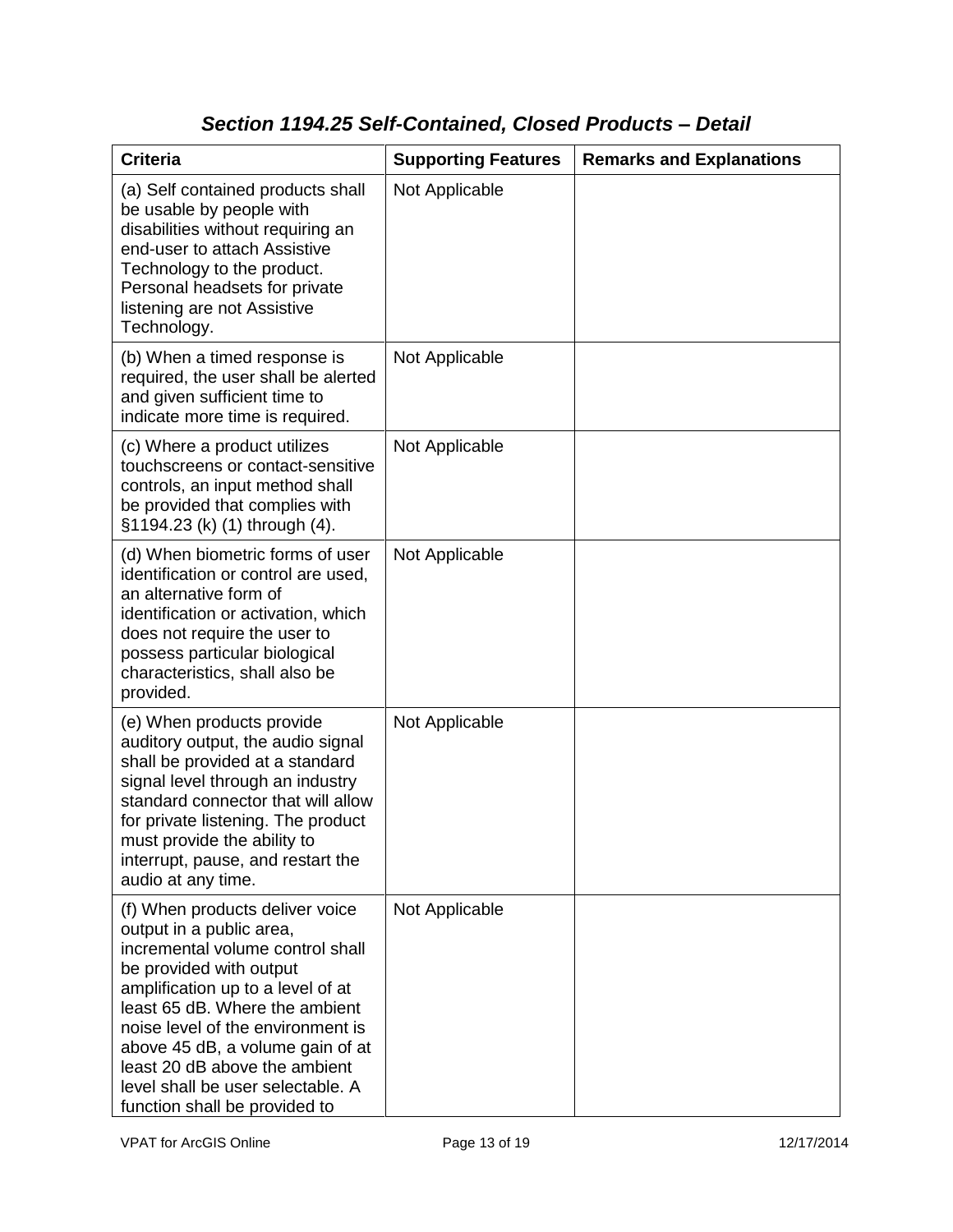| automatically reset the volume to<br>the default level after every use.                                                                                                                                                                                                                                                                                                                                                                                                                                                                                                           |                |  |
|-----------------------------------------------------------------------------------------------------------------------------------------------------------------------------------------------------------------------------------------------------------------------------------------------------------------------------------------------------------------------------------------------------------------------------------------------------------------------------------------------------------------------------------------------------------------------------------|----------------|--|
| (g) Color coding shall not be<br>used as the only means of<br>conveying information, indicating<br>an action, prompting a response,<br>or distinguishing a visual<br>element.                                                                                                                                                                                                                                                                                                                                                                                                     | Not Applicable |  |
| (h) When a product permits a<br>user to adjust color and contrast<br>settings, a range of color<br>selections capable of producing a<br>variety of contrast levels shall be<br>provided.                                                                                                                                                                                                                                                                                                                                                                                          | Not Applicable |  |
| (i) Products shall be designed to<br>avoid causing the screen to<br>flicker with a frequency greater<br>than 2 Hz and lower than 55 Hz.                                                                                                                                                                                                                                                                                                                                                                                                                                           | Not Applicable |  |
| (j) (1) Products which are<br>freestanding, non-portable, and<br>intended to be used in one<br>location and which have operable<br>controls shall comply with the<br>following: The position of any<br>operable control shall be<br>determined with respect to a<br>vertical plane, which is 48 inches<br>in length, centered on the<br>operable control, and at the<br>maximum protrusion of the<br>product within the 48 inch length<br>on products which are<br>freestanding, non-portable, and<br>intended to be used in one<br>location and which have operable<br>controls. | Not Applicable |  |
| $(j)(2)$ Products which are<br>freestanding, non-portable, and<br>intended to be used in one<br>location and which have operable<br>controls shall comply with the<br>following: Where any operable<br>control is 10 inches or less<br>behind the reference plane, the<br>height shall be 54 inches<br>maximum and 15 inches<br>minimum above the floor.                                                                                                                                                                                                                          | Not Applicable |  |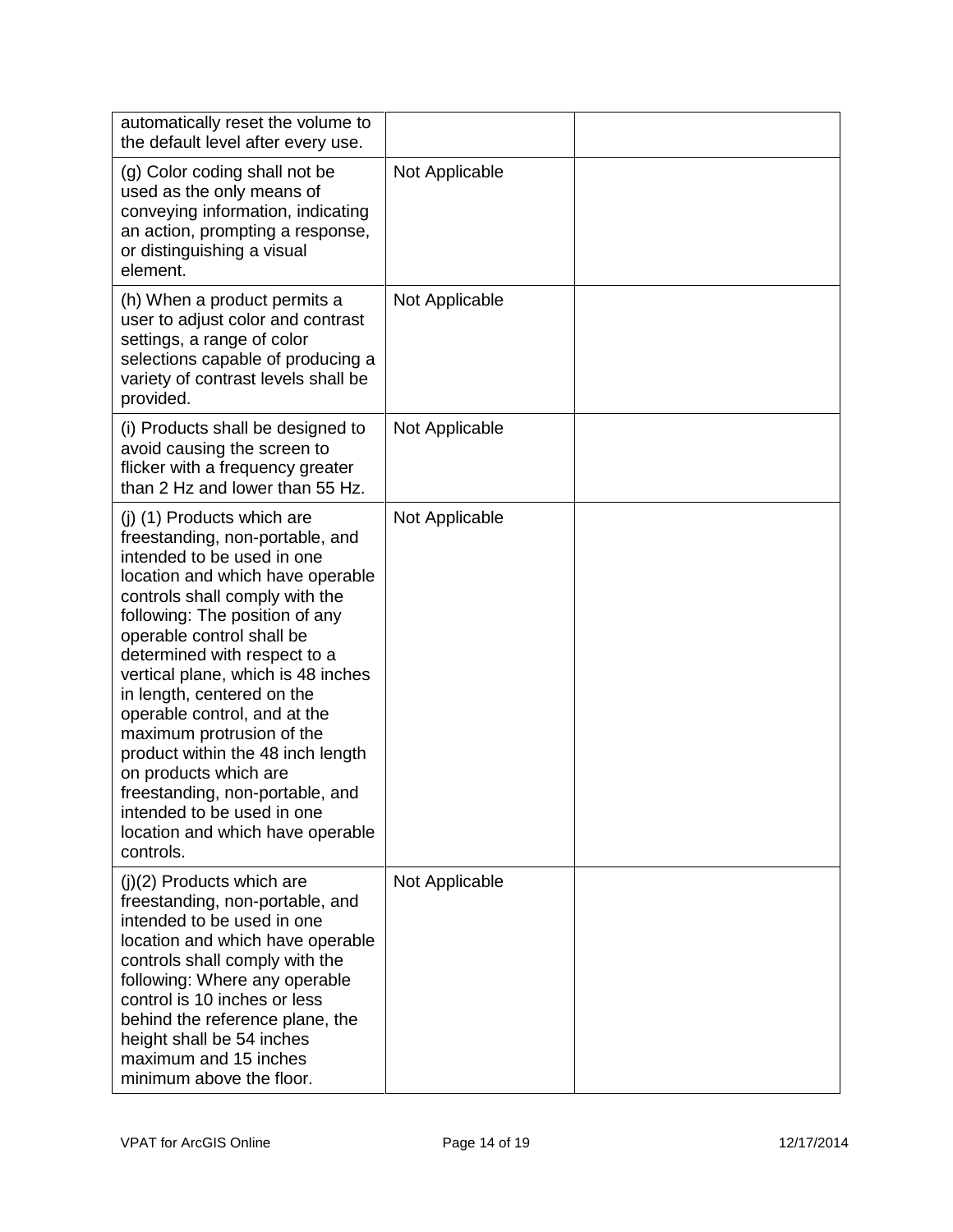| $(i)(3)$ Products which are<br>freestanding, non-portable, and<br>intended to be used in one<br>location and which have operable<br>controls shall comply with the<br>following: Where any operable<br>control is more than 10 inches<br>and not more than 24 inches<br>behind the reference plane, the<br>height shall be 46 inches<br>maximum and 15 inches<br>minimum above the floor. | Not Applicable |  |
|-------------------------------------------------------------------------------------------------------------------------------------------------------------------------------------------------------------------------------------------------------------------------------------------------------------------------------------------------------------------------------------------|----------------|--|
| $(i)(4)$ Products which are<br>freestanding, non-portable, and<br>intended to be used in one<br>location and which have operable<br>controls shall comply with the<br>following: Operable controls shall<br>not be more than 24 inches<br>behind the reference plane.                                                                                                                     | Not Applicable |  |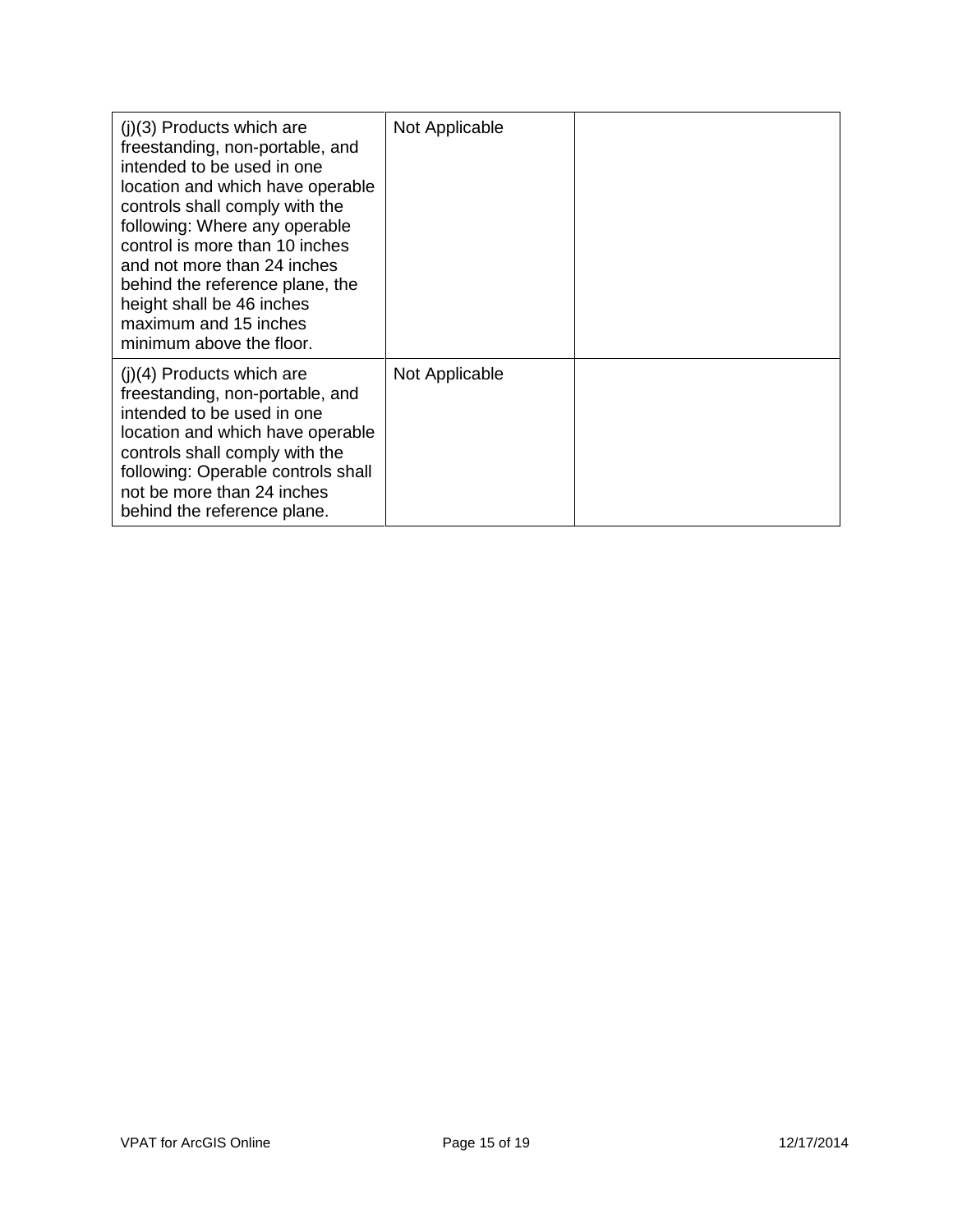| <b>Criteria</b>                                                                                                                                                                                                                                          | <b>Supporting Features</b> | <b>Remarks and Explanations</b> |
|----------------------------------------------------------------------------------------------------------------------------------------------------------------------------------------------------------------------------------------------------------|----------------------------|---------------------------------|
| (a) All mechanically operated<br>controls and keys shall comply<br>with §1194.23 (k) (1) through (4).                                                                                                                                                    | Not Applicable             |                                 |
| (b) If a product utilizes<br>touchscreens or touch-operated<br>controls, an input method shall<br>be provided that complies with<br>§1194.23 (k) (1) through (4).                                                                                        | Not Applicable             |                                 |
| (c) When biometric forms of user<br>identification or control are used,<br>an alternative form of<br>identification or activation, which<br>does not require the user to<br>possess particular biological<br>characteristics, shall also be<br>provided. | Not Applicable             |                                 |
| (d) Where provided, at least one<br>of each type of expansion slots,<br>ports and connectors shall<br>comply with publicly available<br>industry standards.                                                                                              | Not Applicable             |                                 |

## *Section 1194.26 Desktop and Portable Computers – Detail*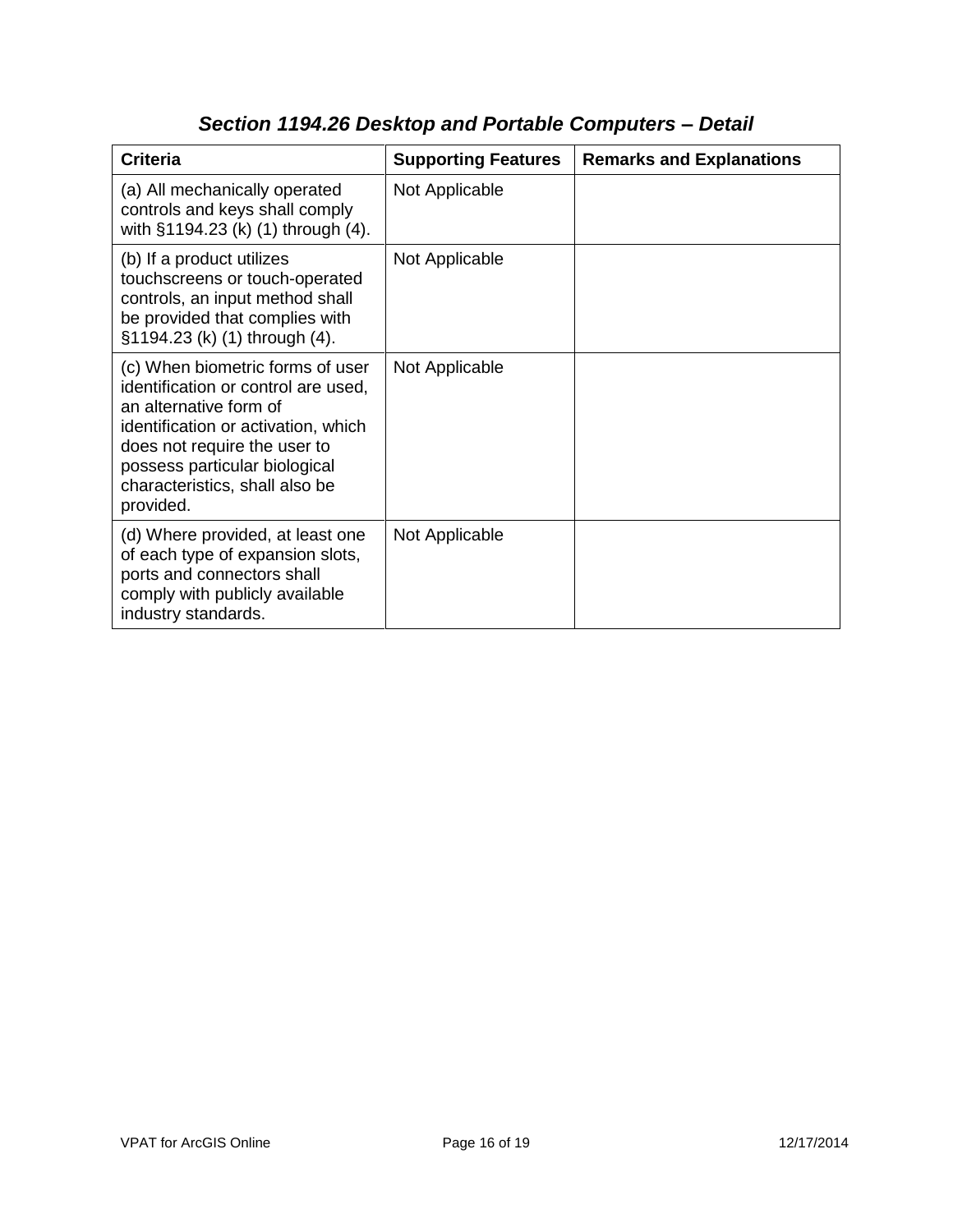| <b>Criteria</b>                                                                                                                                                                                                                                                                                                                        | <b>Supporting Features</b>                                           | <b>Remarks and Explanations</b>                                                                                                                                                                                                                                                                                                                                                                                                                                                                                                                                                                                                                                                       |
|----------------------------------------------------------------------------------------------------------------------------------------------------------------------------------------------------------------------------------------------------------------------------------------------------------------------------------------|----------------------------------------------------------------------|---------------------------------------------------------------------------------------------------------------------------------------------------------------------------------------------------------------------------------------------------------------------------------------------------------------------------------------------------------------------------------------------------------------------------------------------------------------------------------------------------------------------------------------------------------------------------------------------------------------------------------------------------------------------------------------|
| (a) At least one mode of<br>operation and information<br>retrieval that does not require<br>user vision shall be provided, or<br>support for Assistive Technology<br>used by people who are blind or<br>visually impaired shall be<br>provided.                                                                                        | Supports when<br>combined with<br>compatible Assistive<br>Technology | ArcGIS Online can be used by<br>developers to build websites<br>with geospatial content. The<br>web developer may format<br>information so as to take<br>advantage of Assistive<br>Technology for the blind or<br>visually impaired through use of<br>the software. For example, the<br>developer may use ArcGIS<br>Online to include a map window<br>in the website and displays<br>vector and raster elements of<br>geographic information.<br>Note: ArcGIS Online is<br>geographic information system<br>(GIS) technology that captures,<br>manages, and analyzes data<br>through digital maps. Some<br>aspects of a map or of GIS<br>software are inherently<br>visual/graphical. |
| (b) At least one mode of<br>operation and information<br>retrieval that does not require<br>visual acuity greater than 20/70<br>shall be provided in audio and<br>enlarged print output working<br>together or independently, or<br>support for Assistive Technology<br>used by people who are visually<br>impaired shall be provided. | Supports when<br>combined with<br>compatible Assistive<br>Technology | <b>ArcGIS Online supports</b><br>Assistive Technology for the<br>client. For example, a website's<br>map window may have zoom<br>features, scale changes, or a<br>magnifier window to make the<br>output more usable by the<br>visually impaired. The Web<br>developer may format the spatial<br>content to support compatible<br>Assistive Technology for the<br>visually impaired through<br><b>ArcGIS Online SDKs.</b>                                                                                                                                                                                                                                                             |
| (c) At least one mode of<br>operation and information<br>retrieval that does not require<br>user hearing shall be provided, or<br>support for Assistive Technology<br>used by people who are deaf or<br>hard of hearing shall be provided.                                                                                             | <b>Supports</b>                                                      | There is no reliance on hearing<br>to operate.                                                                                                                                                                                                                                                                                                                                                                                                                                                                                                                                                                                                                                        |
| (d) Where audio information is<br>important for the use of a                                                                                                                                                                                                                                                                           | Not Applicable                                                       | There is no reliance on hearing<br>to operate.                                                                                                                                                                                                                                                                                                                                                                                                                                                                                                                                                                                                                                        |

*Section 1194.31 Functional Performance Criteria – Detail*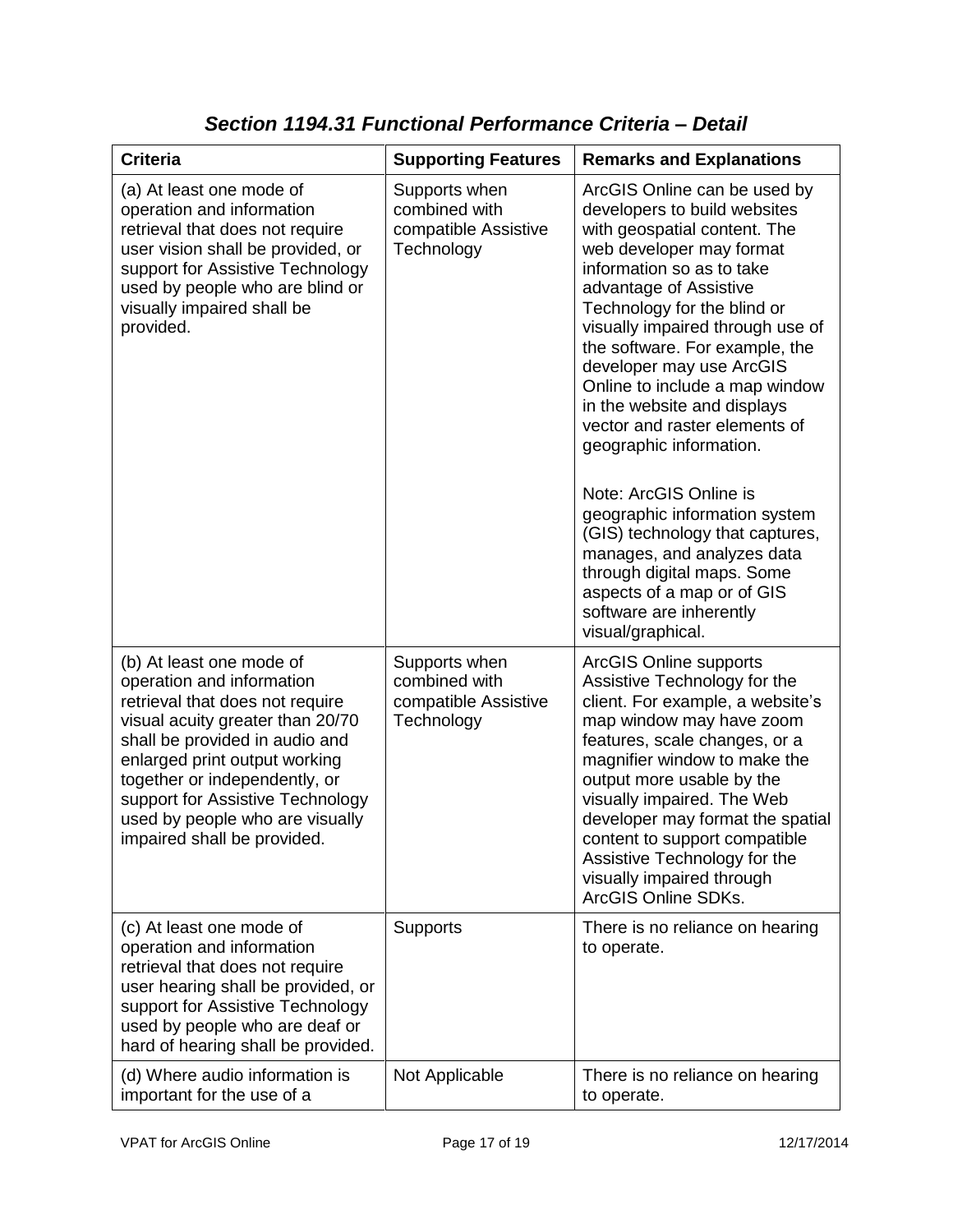| product, at least one mode of<br>operation and information<br>retrieval shall be provided in an<br>enhanced auditory fashion, or<br>support for assistive hearing<br>devices shall be provided.                             |                 |                                                                                                                                                                                                                             |
|-----------------------------------------------------------------------------------------------------------------------------------------------------------------------------------------------------------------------------|-----------------|-----------------------------------------------------------------------------------------------------------------------------------------------------------------------------------------------------------------------------|
| (e) At least one mode of<br>operation and information<br>retrieval that does not require<br>user speech shall be provided, or<br>support for Assistive Technology<br>used by people with disabilities<br>shall be provided. | <b>Supports</b> | There is no reliance on speech<br>to operate.                                                                                                                                                                               |
| (f) At least one mode of operation<br>and information retrieval that<br>does not require fine motor<br>control or simultaneous actions<br>and that is operable with limited<br>reach and strength shall be<br>provided.     | <b>Supports</b> | Operation and information<br>retrieval is dependent on<br>operating system settings and<br>configurations. The software<br>supports operating systems and<br>configurations designed to assist<br>users with accessibility. |